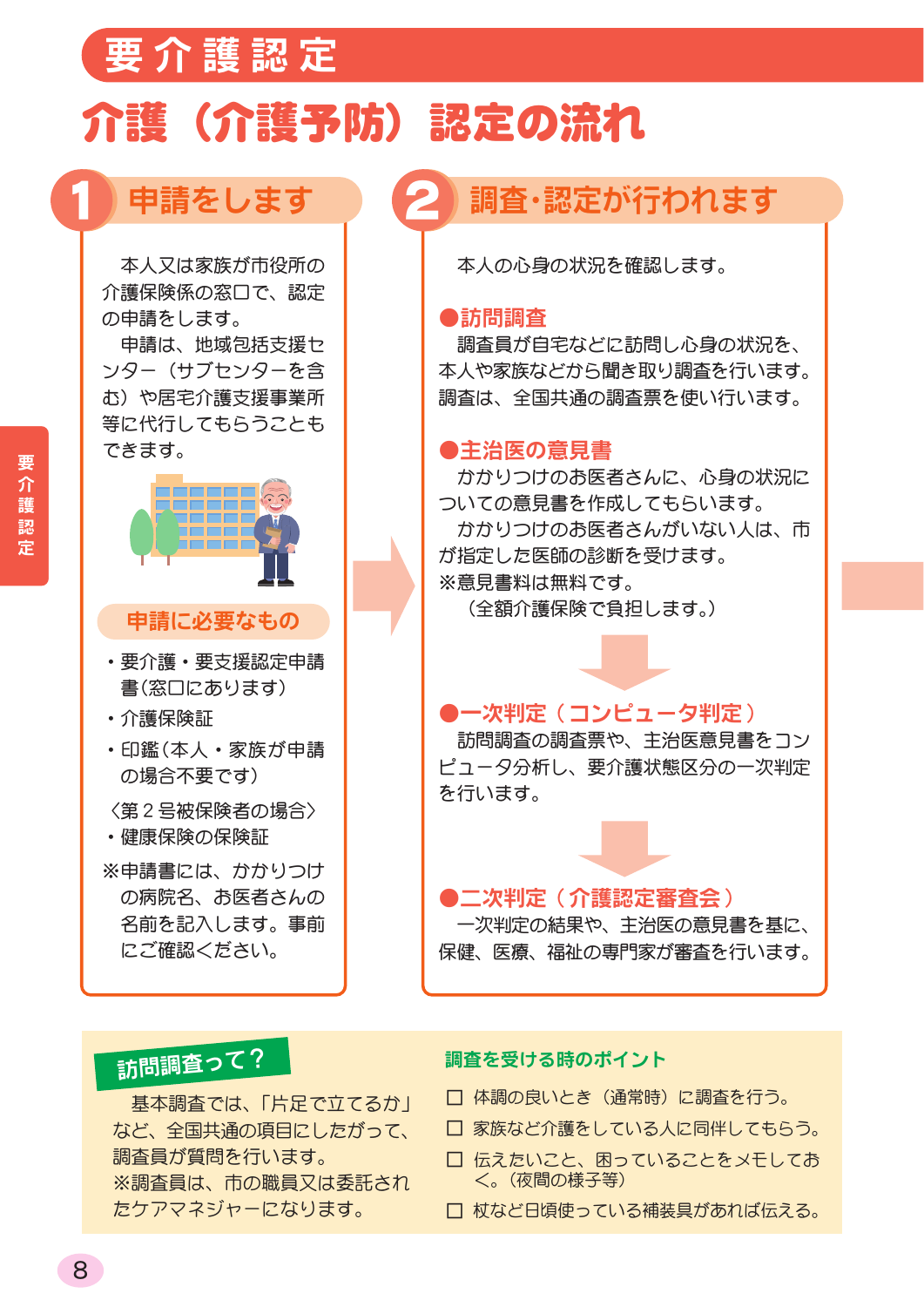介護サービスを利用するには、ご自身がどのような状態であるかを決める必要がありま す。以下の流れに沿って、決めていきます。

### 認定結果が通知されます

### 要介護1~5

介護保険の対象者で、介護保険の サービスにより、生活機能の維持· 改善を図ることが適切な人

### 要支援1、要支援2

介護保険の対象者で、要介護状態 が軽く、生活機能が改善する可能 性の高い人

### 非該当 (自立)

介護保険のサービスは利用できま せんが、将来的に、要介護・支援 状態になる恐れのある人は、市が 行う介護予防事業を利用すること が出来ます。



### 認定結果の有効期間と更新手続き

認定の有効期間は原則として新規の場合は6か月、更新認定の場合は12か月で す。(月途中の申請の場合は、その月の末日までの期間+有効期間)。また、認定 の効力発生日は認定申請日になります(更新認定の場合は前回認定の有効期間満 了日の翌日)。

要介護・要支援認定は、有効期間前に更新の手続きが必要です。更新申請は、 要介護認定の有効期間満了の60日前から受付できます。

介護の必要の程度に変化があった場合、認定期間中でも変更申請をすることが できます。変更申請される場合は、担当のケアマネジャー等にご相談ください。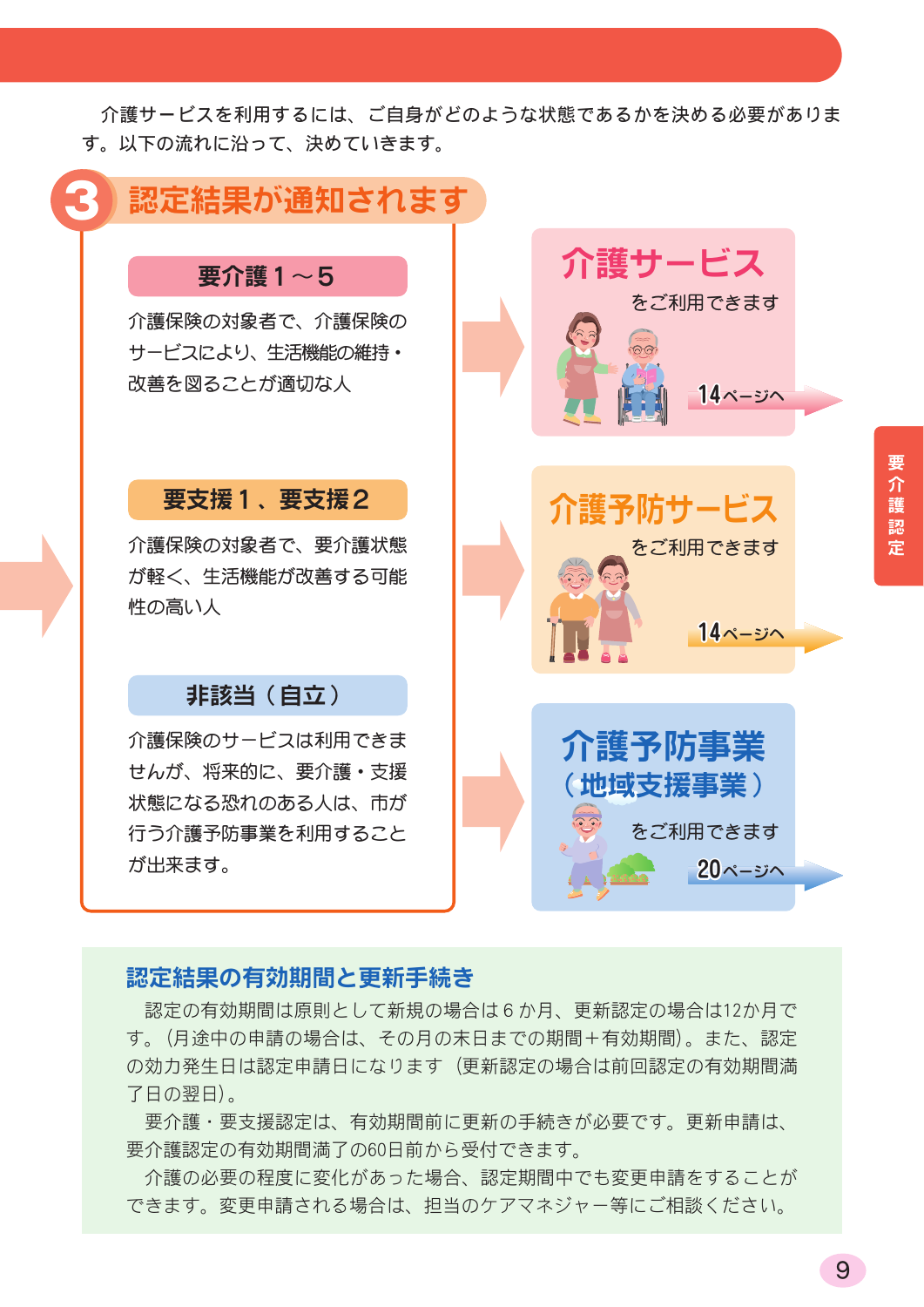# ケアプランの作成 介護(介護予防)サービスの利用までの流れ